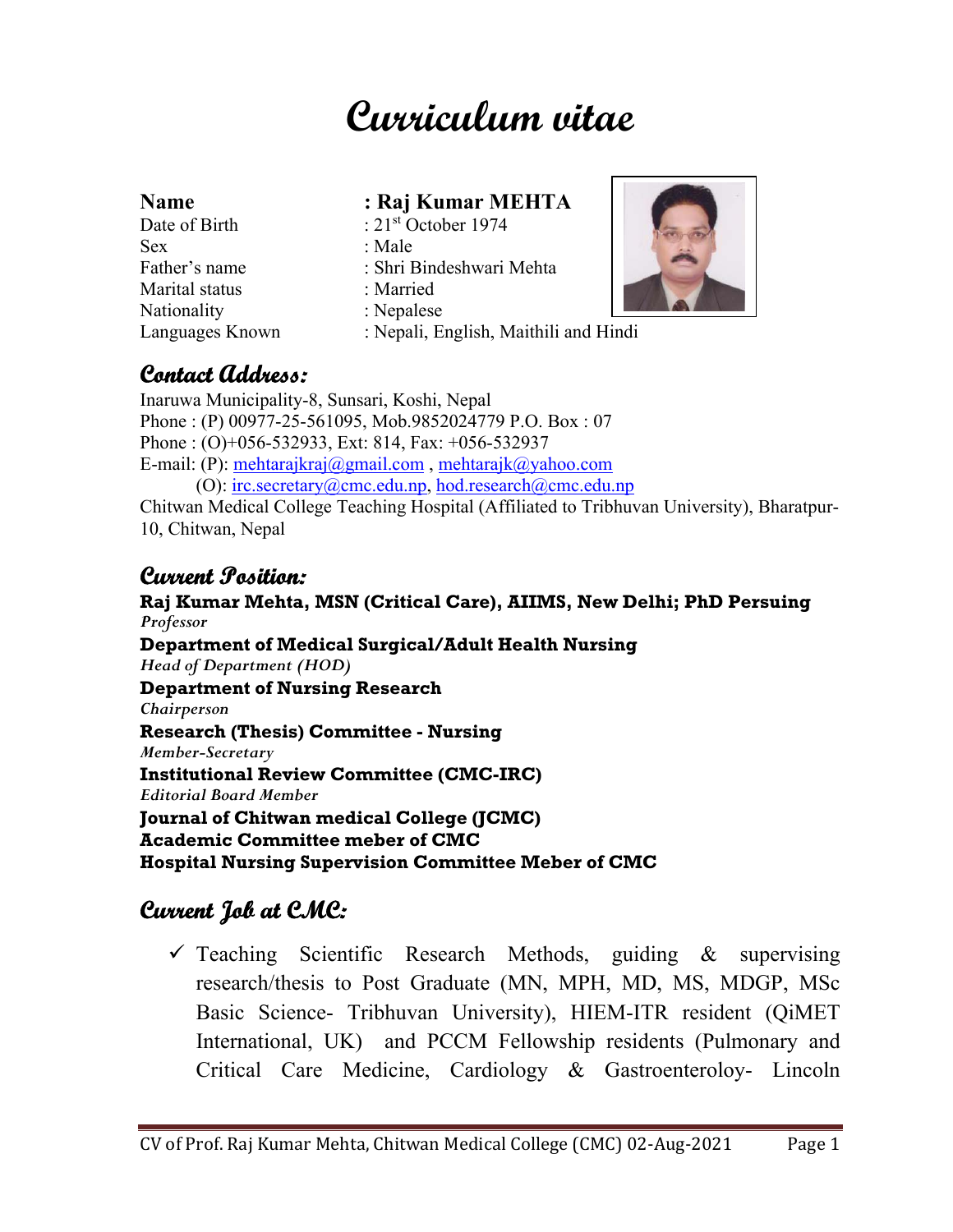University, Malaysia), FCPS Fellowship residents (College of Physicians & Surgeons, Pakistan)

- $\checkmark$  Teaching Medical-Surgical, Critical Care, Nursing Management Hospital Administration, Nursing Education/ Medical Education to UG/PG Nursing students
- Coach for **MicroResearch** International, Dalhousie University Canada and Chitwan Medical College (CMC is only one centre in Asia – delas with multidisciplinary research among multidisciplinary faculty members)
- $\checkmark$  Organizing workshop on Scientific Research Methods for Faculty members/ PG students periodically
- $\checkmark$  Regular departmental (Research) activities from policy to execution
- $\checkmark$  Regular CMC-IRC activities
- $\checkmark$  Ethical Review of Research/Thesis Proposals (>300/Year)
- $\checkmark$  Research article review of JCMC, JNHRC and Reviewer for many other reputed indexed journals
- $\checkmark$  Resource person for many researches' workshops/ Critical care workshop/ Hospital management workshop/ Faculty development workshop etc
- $\checkmark$  External Examiner for UG and PG at different Universities (TU, BPKIHS, KU, PU, CTEVT)

### **Personal and professional characteristics: Keys of success**

- Sound knowledge Hard working
- Ethical practice  **Punctuality**
- Evidence Based Practice Teamwork
- 

- 
- Innovative  **Continuous Improvement**
- GCP (Good Clinical Research Practice) Certified

#### **Educational Qualification :**

| Year         | <b>Programmme</b>                 | <b>Board/University</b>                                                  | <b>Division</b> |
|--------------|-----------------------------------|--------------------------------------------------------------------------|-----------------|
| January 2020 | <b>PhD Research Fellow</b>        | Lincoln University,<br>Malaysia                                          |                 |
| June 2007    | M. Sc. Nursing<br>(Critical Care) | All India Institute of<br>Medical Sciences (AIIMS),<br>New Delhi, India. | First           |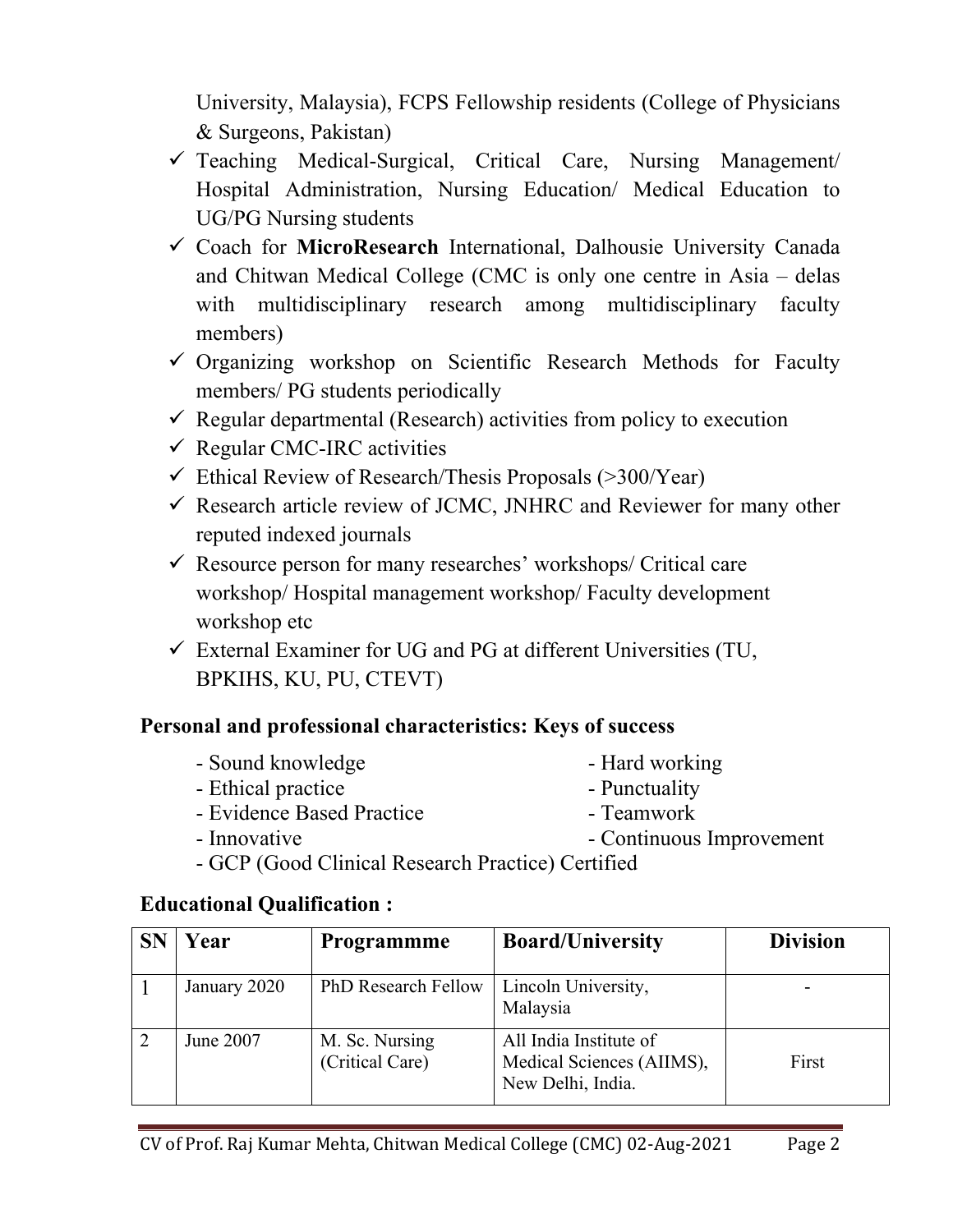| August 2000 | B. Sc (Hons.)<br><b>Nursing</b> | BPKIHS, Dharan, Nepal | First |
|-------------|---------------------------------|-----------------------|-------|
| June 1994   | I.Sc.                           | BIEC, Patna, India    | First |
| August 1991 | <b>SLC</b>                      | HMGN, Nepal           | First |

# **Professional Experience:**

| <b>SN</b> | From                                    | To                                   | <b>Employer</b>                                                                              | <b>Designation</b>                                                                                                                      |
|-----------|-----------------------------------------|--------------------------------------|----------------------------------------------------------------------------------------------|-----------------------------------------------------------------------------------------------------------------------------------------|
| 1.        | $23^{\text{rd}}$<br>August<br>2000      | 4 <sup>th</sup><br>January<br>2001   | Nepalganj Medical College<br>Teaching Hospital, Nepalganj                                    | <b>Nursing Officer/</b><br><b>Assistant Lecturer</b>                                                                                    |
| 2.        | $\overline{14^{th}}$<br>January<br>2001 | 22 <sup>nd</sup><br>April<br>2002    | Tansen Nursing School, Palpa (A<br>joint program of CTEVT & United<br>Mission To Nepal)      | <b>Assistant Lecturer</b>                                                                                                               |
| 3.        | $15th$ May<br>2002                      | 15 <sup>th</sup><br>October<br>2004  | Madan Memorial Academy Nepal<br>Nursing Campus, Morang, Nepal                                | <b>Program Coordinator/</b><br><b>Instructor</b>                                                                                        |
| 4.        | 1 <sup>st</sup><br>November<br>2004     | 12 <sup>th</sup><br><b>July 2007</b> | Birat Health College & Research<br>Center, Biratnagar, Nepal                                 | <b>Program Coordinator/</b><br><b>Assistant Lecturer</b>                                                                                |
| 5.        | 16 <sup>th</sup><br>July<br>2007        | $15th$ July<br>2012                  | Koshi Health Institute & Koshi<br>Health and Science Campus,<br>Biratnagar-14, Morang.       | <b>Lecturer</b>                                                                                                                         |
| 5a.       | 16 <sup>th</sup><br>July<br>2012        | 15 <sup>th</sup><br>May<br>2014      | Koshi Health Institute & Koshi<br>Health and Science Campus<br>Biratnagar-14, Morang.        | <b>Associate Professor</b>                                                                                                              |
| 6.        | $17th$ Nov<br>2009                      | $16th$ Nov<br>2010                   | Nobel Medical College Teaching<br>Hospital and Research Center<br>(NMCTHRC), Biratnagar      | <b>Chief Nursing Program, Chief</b><br><b>Nursing Service &amp; Paramedical</b><br><b>Program Coordinator</b><br>(part time assignment) |
| 7.        | 13 <sup>th</sup><br>January<br>2013     | 5 <sup>th</sup><br>June<br>2014      | MediEscort Hospital Pvt. Ltd., and<br>MediEscort School of Health<br>Sciences Dulari, Morang | <b>Nursing Director</b><br>(part time assignment)                                                                                       |
| 8.        | 18 <sup>th</sup><br>May<br>2014         | 17 <sup>th</sup><br>August<br>2019   | Chitwan Medical College<br>(Affiliated to TU), Bharatpur-10,<br>Chitwan                      | <b>Associate Professor</b>                                                                                                              |
| 8a.       | 18 <sup>th</sup><br>May<br>2014         | Till date                            | Chitwan Medical College<br>Teaching Hospital, Bharatpur-10,<br>Chitwan                       | <b>Additional Responsibility as</b><br><b>Clinical Supervisor of</b><br><b>Department of Critical Care</b><br><b>Units</b>              |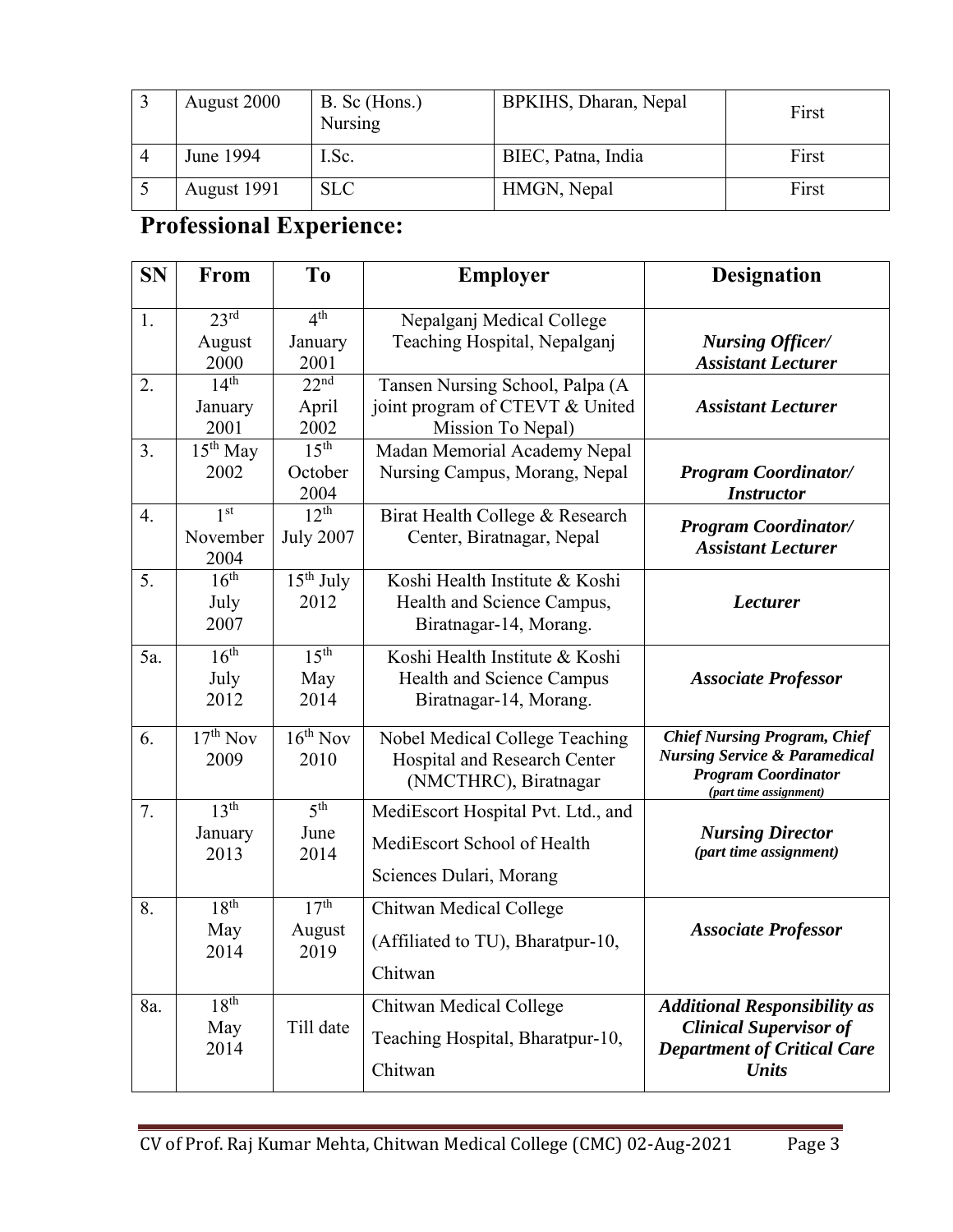| 8b. | 13 <sup>th</sup><br>April<br>2017      | Till date | Chitwan Medical College<br>(Affiliated to TU), Bharatpur-10,<br>Chitwan                                 | Head,<br><b>Department of Nursing</b><br><b>Research, Education and</b><br><b>Management</b> |
|-----|----------------------------------------|-----------|---------------------------------------------------------------------------------------------------------|----------------------------------------------------------------------------------------------|
| 8c. | 31 <sup>st</sup><br>May<br>2017        | Till date | Chitwan Medical College<br>(Affiliated to TU), Bharatpur-10,<br>Chitwan                                 | Chairperson,<br><b>Research/Thesis Committee</b>                                             |
| 8d. | 27 <sup>th</sup><br><b>Nov</b><br>2017 | Till date | Micro Research International,<br>Dalhousie University, Canada &<br><b>Chitwan Medical College (CMC)</b> | <b>Coach &amp; Co-Teacher</b><br><b>For Asia</b>                                             |
| 8e. | 25 <sup>th</sup><br>April<br>2017      | Till date | Chitwan Medical College<br>Teaching Hospital (Affiliated to<br>TU), Bharatpur-10, Chitwan               | <b>Member</b><br><b>CMC-IRC</b>                                                              |
| 8f. | 22 <sup>nd</sup><br>Sep<br>2018        | Till date | Chitwan Medical College<br>Teaching Hospital (Affiliated to<br>TU), Bharatpur-10, Chitwan               | <b>Member-Secretary</b><br><b>CMC-IRC</b>                                                    |
| 8g. | April<br>2019                          | Till date | Chitwan Medical College<br>Teaching Hospital (Affiliated to<br>TU), Bharatpur-10, Chitwan               | <b>Editorial Board Member</b><br><b>JCMC</b>                                                 |
| 9.  | 18 <sup>th</sup><br>August<br>2019     | Till date | Chitwan Medical College<br>Teaching Hospital (Affiliated to<br>TU), Bharatpur-10, Chitwan               | <b>Professor</b>                                                                             |

# **Details of Publication:**

| <b>SN</b> | <b>Published article</b>                                                                                                                         | <b>Name of the Journal</b>                                                     |     |
|-----------|--------------------------------------------------------------------------------------------------------------------------------------------------|--------------------------------------------------------------------------------|-----|
|           |                                                                                                                                                  | <b>Indexed /Non-indexed</b>                                                    | LF. |
|           | A Retrospective Study Of Road Traffic<br>Accident (RTA) Cases Admitted To B.P.<br>Koirala Institute Of Health Sciences<br>(BPKIHS) Dharan, Nepal | Official Journal of Nepal Nursing<br>Council (JNNC)<br>(Peer Reviewed-Indexed) |     |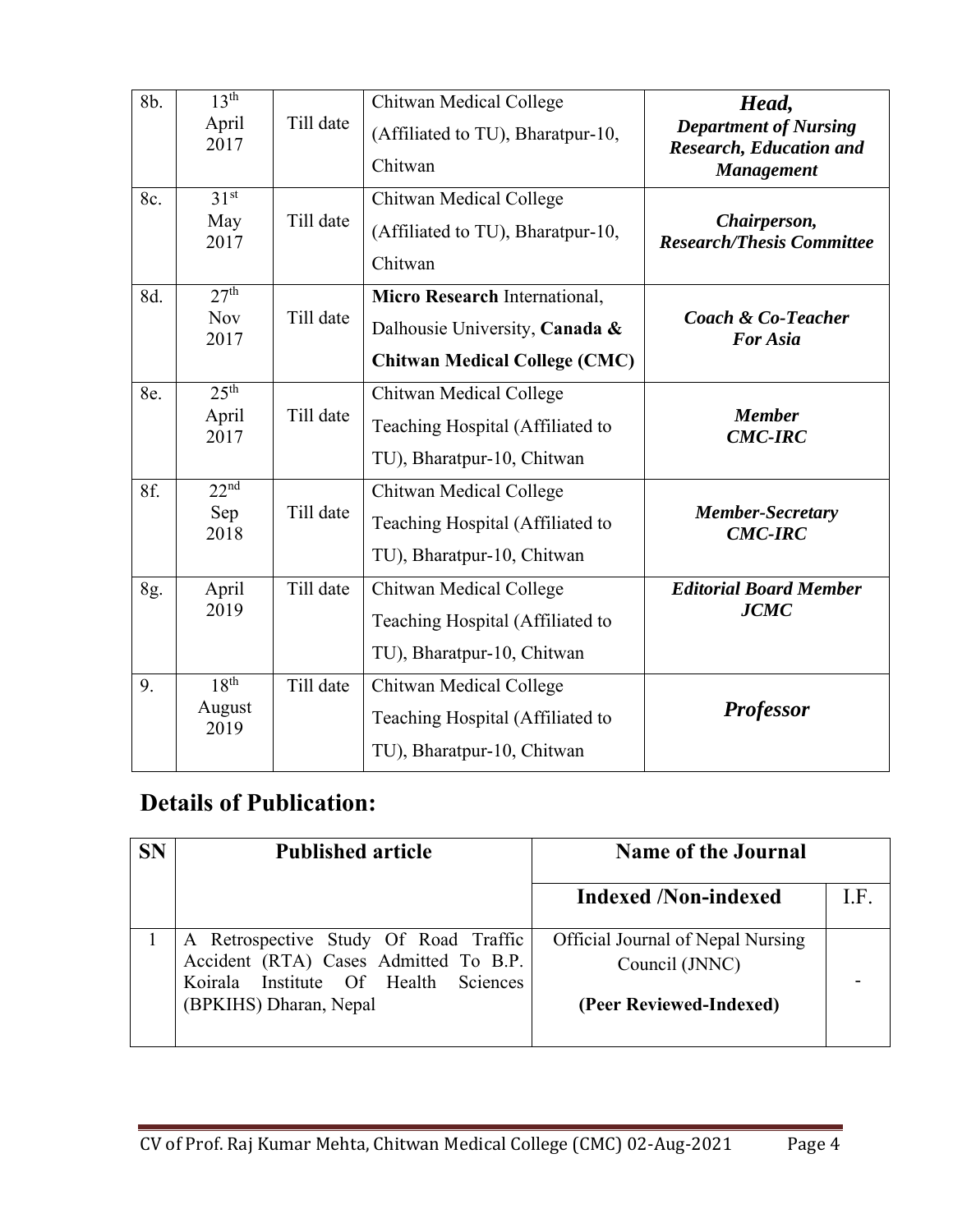| $\overline{2}$ | A Study to Evaluate Predictors of Mortality                                 | <b>CONNECT: The World Federation</b>                          |       |
|----------------|-----------------------------------------------------------------------------|---------------------------------------------------------------|-------|
|                | in Mechanically Ventilated Patients Using                                   | of Critical Care Nursing Journal                              |       |
|                | <b>APACHE II and SAPS II</b>                                                | (Peer Reviewed-Indexed)                                       |       |
|                |                                                                             |                                                               |       |
| $\overline{3}$ | Health Related Quality of Life of Diabetic                                  | Journal of Chitwan Medical College                            |       |
|                | Patients Visited in Koshi Zonal Hospital                                    | (JCMC)                                                        |       |
|                | Biratnagar                                                                  | (Peer Reviewed-Indexed)                                       |       |
|                |                                                                             |                                                               |       |
| $\overline{4}$ | Knowledge, Attitude and Practice of Self-                                   | <b>IOSR Journal Of Nursing and</b>                            |       |
|                | <b>Medication among Medical Students</b>                                    | Health Science (IOSR-JNHS)                                    | 4.59  |
|                |                                                                             | (Peer Reviewed-Indexed)                                       |       |
| 5              | Stress among Nurses Working in Critical                                     | Journal of Chitwan Medical College                            |       |
|                | Care areas at a Tertiary Care Teaching                                      | (JCMC)                                                        |       |
|                | Hospital Nepal                                                              |                                                               |       |
|                |                                                                             | (Peer Reviewed-Indexed)                                       |       |
| 6              | Violence<br>Work<br>Place<br>Health<br>among                                | International Journal of                                      |       |
|                | Personnel Working in Tertiary Health Care                                   | Multidisciplinary Research and                                | 3.762 |
|                | Institution of Nepal                                                        | Development (IJMRD)                                           |       |
|                |                                                                             | (Peer Reviewed-Indexed)                                       |       |
|                |                                                                             |                                                               |       |
| $\overline{7}$ | Knowledge and Attitude regarding                                            | <b>IOSR Journal Of Nursing and</b>                            |       |
|                | <b>Emergency Contraception among Higher</b>                                 | Health Science (IOSR-JNHS)                                    | 4.59  |
|                | <b>Secondary Students</b>                                                   | (Peer Reviewed-Indexed)                                       |       |
| 8              | Epidemiological Study on<br>Road traffic                                    | International Journal of                                      |       |
|                | Accident Cases reporting to a Tertiary Care                                 | Multidisciplinary Research and                                |       |
|                | Government Hospital                                                         | Development (IJMRD)                                           | 3.762 |
|                |                                                                             |                                                               |       |
|                |                                                                             | (Peer Reviewed-Indexed)                                       |       |
| 9              | Level of Depression among Family Care                                       | <b>IOSR Journal Of Nursing and</b>                            |       |
|                | <b>Givers of Cancer Patients</b>                                            | Health Science (IOSR-JNHS)                                    |       |
|                |                                                                             |                                                               | 4.59  |
|                |                                                                             | (Peer Reviewed-Indexed)                                       |       |
| 10             | Fatigue Experience and Coping Strategies<br>Patients<br>Cancer<br>receiving | Abstract Book, Nepal Health<br>Research Council (NHRC), 10-12 |       |
|                | among<br>Chemotherapy at Cancer Hospital, Chitwan                           | April, 2017, Kathmandu, Nepal                                 |       |
|                |                                                                             |                                                               |       |
|                |                                                                             | 3 <sup>rd</sup> National Summit of Health and                 |       |
|                |                                                                             | Population Scientists in Nepal                                |       |
| 11             | Perception<br>Clinical<br>towards<br>Learning                               | Abstract Book, NANCON 2017,                                   |       |
|                | Environment among Nursing Students of                                       | 13 <sup>th</sup> National Conference of Nursing               |       |
|                |                                                                             |                                                               |       |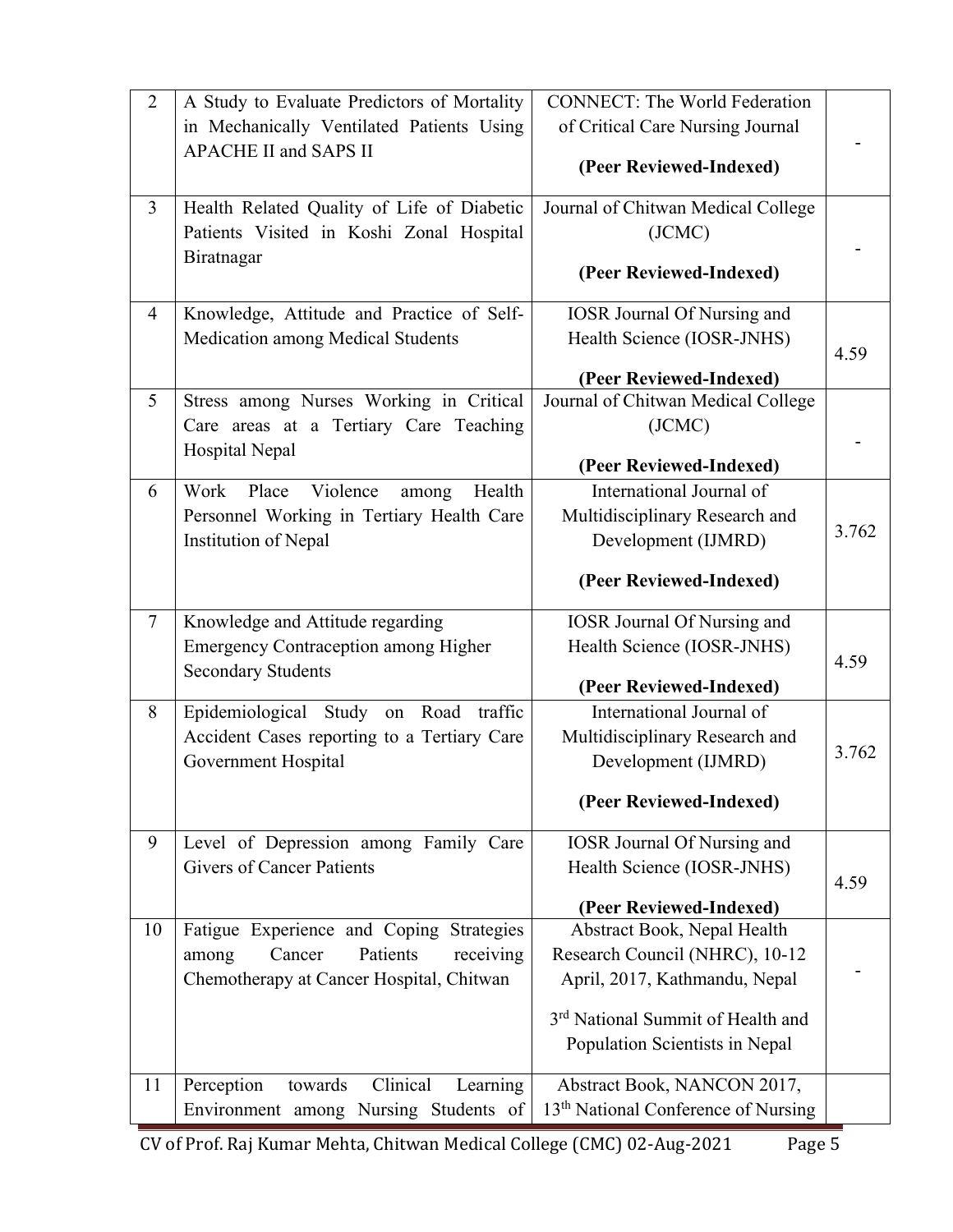|    | College Teaching Hospital<br>Medical<br>at<br>Chitwan                                                                            | Association of Nepal at B.P. Koirala<br>Institute of Health Sciences, Dharan<br>Nepal                                                                                   |                                 |
|----|----------------------------------------------------------------------------------------------------------------------------------|-------------------------------------------------------------------------------------------------------------------------------------------------------------------------|---------------------------------|
| 12 | Knowledge Regarding Chest Physiotherapy<br>among Nurses working in Critical Care Unit<br>at a Teaching Hospital, Chitwan         | Abstract Book, NANCON 2017,<br>13 <sup>th</sup> National Conference of Nursing<br>Association of Nepal at B.P. Koirala<br>Institute of Health Sciences, Dharan<br>Nepal |                                 |
| 13 | Effect of Cucumis sativus Linn. in Liver<br>Pathogenicity of Alloxan Induced Diabetic<br>Rat                                     | <b>Acta Scientific Medical Sciences</b><br>Journal<br>(Peer Reviewed-Indexed)                                                                                           |                                 |
| 14 | Fatigue Experience and Coping Strategies<br>Cancer<br>Patients<br>receiving<br>among<br>Chemotherapy at Cancer Hospital, Chitwan | J Nepal Health Res Counc 2018 Jul-<br>Sep;16(40): 285-90<br>(Peer Reviewed-Indexed)                                                                                     |                                 |
| 15 | Knowledge, Adherence and Barriers towards<br>the Prevention of Ventilator Associated<br>Pneumonia among Nurses                   | International Journal of Science and<br>Research (IJSR)<br>(Peer Reviewed-Indexed)                                                                                      | 7.296<br>ICV<br>(2016)<br>79.57 |
| 16 | Medical Students' Perception Regarding<br>Objective Structured Clinical Examination in<br>Medical College, Chitwan               | Journal of Chitwan Medical College<br>(JCMC)<br>(Peer Reviewed-Indexed)                                                                                                 |                                 |
| 17 | Family Satisfaction with Care of Intensive<br>Care Unit in Nepal                                                                 | International Journal of<br>Multidisciplinary Research and<br>Development<br>(Peer Reviewed-Indexed)                                                                    | 5.72                            |
| 18 | Critical Care Nurses' Views on Handover in<br>Chitwan                                                                            | <b>CONNECT: The World</b><br><b>Federation of Critical Care</b><br>Nursing Journal<br>(Peer Reviewed-Indexed)                                                           |                                 |
| 19 | Psychological Impact and Coping Strategies<br>of Nursing Students during the Outbreak of<br>Coronavirus Disease in Nepal         | Asian journal of<br>Multidisciplinary Studies<br>(Peer Reviewed-Indexed)                                                                                                | 1.498                           |
| 20 | Hospital Solid Waste Management During<br>Covid-19 Pandemic in Nepal                                                             | Journal of Chitwan Medical College<br>(JCMC)<br>(Peer Reviewed-Indexed)                                                                                                 |                                 |
|    |                                                                                                                                  |                                                                                                                                                                         |                                 |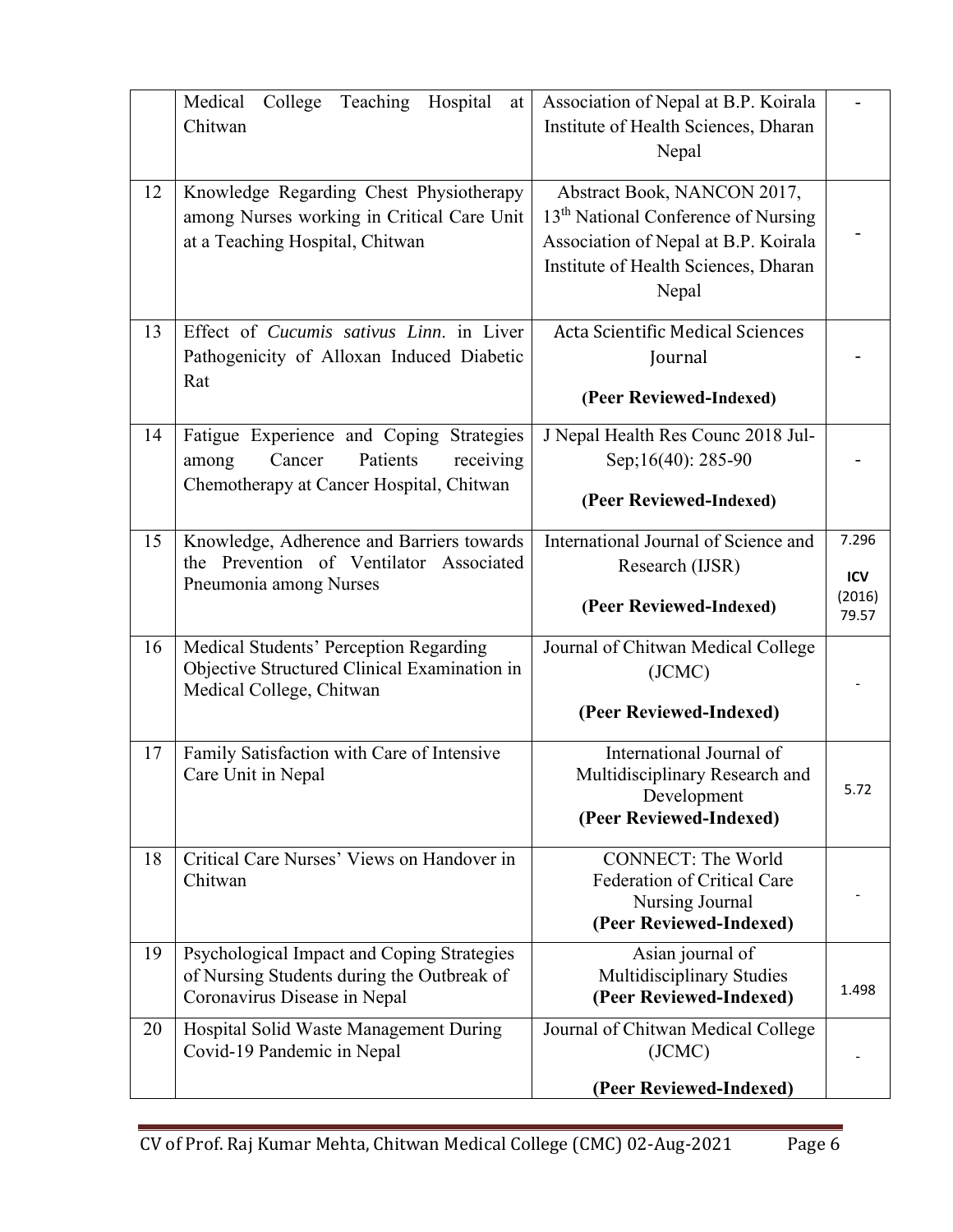### **New Project in Pipeline:**

- **1.** A community-based panel (Cohort) study of heavy-load carrying and risk of musculoskeletal and reproductive disorders among Nepalese women.
- **2.** Nutritional Assessment and Factors Associated with Malnutrition Among the Elderly Population of Nepal in the Perspectives of COVID-19 Pandemic.
- **3.** Laboratory Parameters in detection of Confirmed RT-PCR COVID-19 Patients: A Prospective Cohort Study
- **4.** The Implementation of Survival Sepsis Campaign (SSC) Hour-One Bundle on the Outcome of Patients with Sepsis in Emergency & Intensive care Units of Chitwan Medical College Teaching Hospital
- **5.** Prognostic Accuracy of the SOFA Score and qSOFA Score for In-Hospital Mortality Among Adults with Suspected Infection Admitted to the Emergency & Intensive Care Units of Chitwan Medical College Teaching Hospital
- **6.** Prognostic Property of Serum Lactate (as a Predictive Biomarker) in Critically Ill Patients Admitted at Emergency and Intensive Care Units of Chitwan Medical College Teaching Hospital

### **Major Job Responsibilities at Nobel Medical College Teaching Hospital and Research Center (NMCTHRC), Biratnagar**

- $\checkmark$  Policy formulation
- $\checkmark$  Administrative management
- $\checkmark$  Drafting academic proposals for different nursing and paramedical program at all levels up to post graduate level
- Coordinating with Ministry of Education, Nepal Nursing Council, Nepal Health Professional Council, Kathmandu University, CTEVT and other related stake holders.
- Designing and establishing of ICU, CCU, Dialysis, O.T's, Emergency, indoors, nursing laboratories, Science laboratories
- $\checkmark$  Academic management and teaching of MN, B.Sc nursing and Bachelor in nursing sciences (BNS) program.
- $\checkmark$  Clinical supervision/teaching of nursing staff, other allied staff and supportive staff.

# **Major Job Responsibilities at MediEscort Hospital and MediEscort School of Health Sciences, Dulari, Morang, Nepal**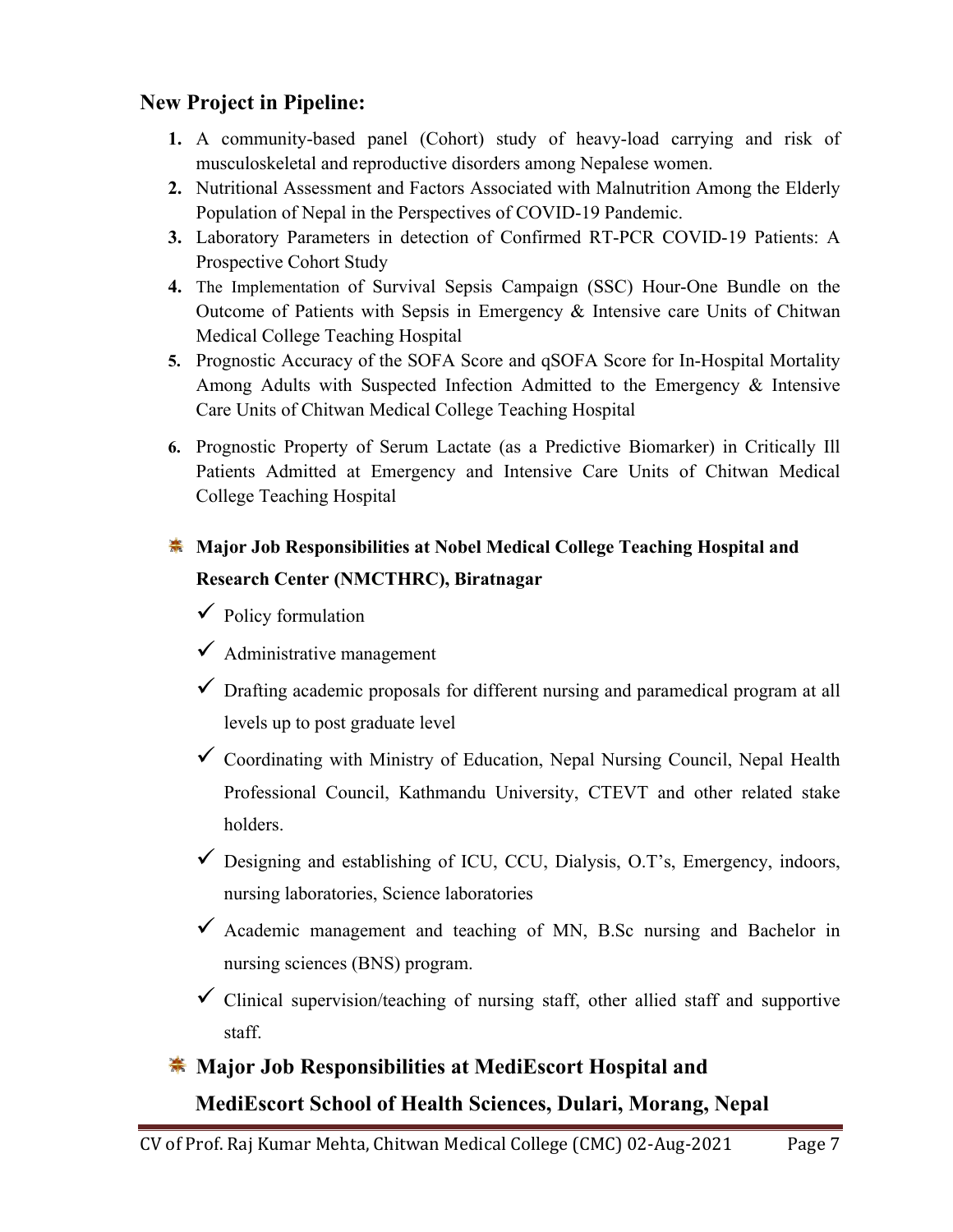- $\checkmark$  Policy formulation
- $\checkmark$  Administrative management
- $\checkmark$  Hospital Management
- $\checkmark$  Academic Management
- $\checkmark$  Drafting academic proposals for different nursing and paramedical program at all levels up to post graduate level
- $\checkmark$  Coordinating with Ministry of Education, Nepal Nursing Council, Nepal Health Professional Council, University, CTEVT and other related stake holders.
- $\checkmark$  Designing and establishing of ICU, CCU, O.T's, Emergency, indoors, Science laboratories
- $\checkmark$  Clinical supervision/teaching of medical/nursing personnel, other allied staff and supportive staff.

### **Training:**

- Instructional skills (TOT) completed from Training Institute for Technical Instruction (TITI), Nepal from  $18<sup>th</sup>$  June to  $10<sup>th</sup>$  July 2001.
- Management skills and supervision of instruction training completed from Training Institute for Technical Instruction (TITI), Nepal from  $11<sup>th</sup>$  July to  $15<sup>th</sup>$  July 2005.
- \* Training programme for prevention, control & management of HIV/AIDS for nurses organized by Department of Medicine, AIIMS, UCLA, USA and Delhi State AIDS control society  $8<sup>th</sup> - 9<sup>th</sup>$  October, 2006, AIIMS, New Delhi.
- Training on Research Methodology organized by College of Nursing, B.P. Koirala Institute of Health Science, supported by University Grant Commission (UGC) SHEP, from  $3<sup>rd</sup>$  March 2013 to  $7<sup>th</sup>$  March, 2013.
- Training course in Critical Care Nursing Skills organized by CCNEPal, supported by CNE Planet, from 12th July 14<sup>th</sup> July.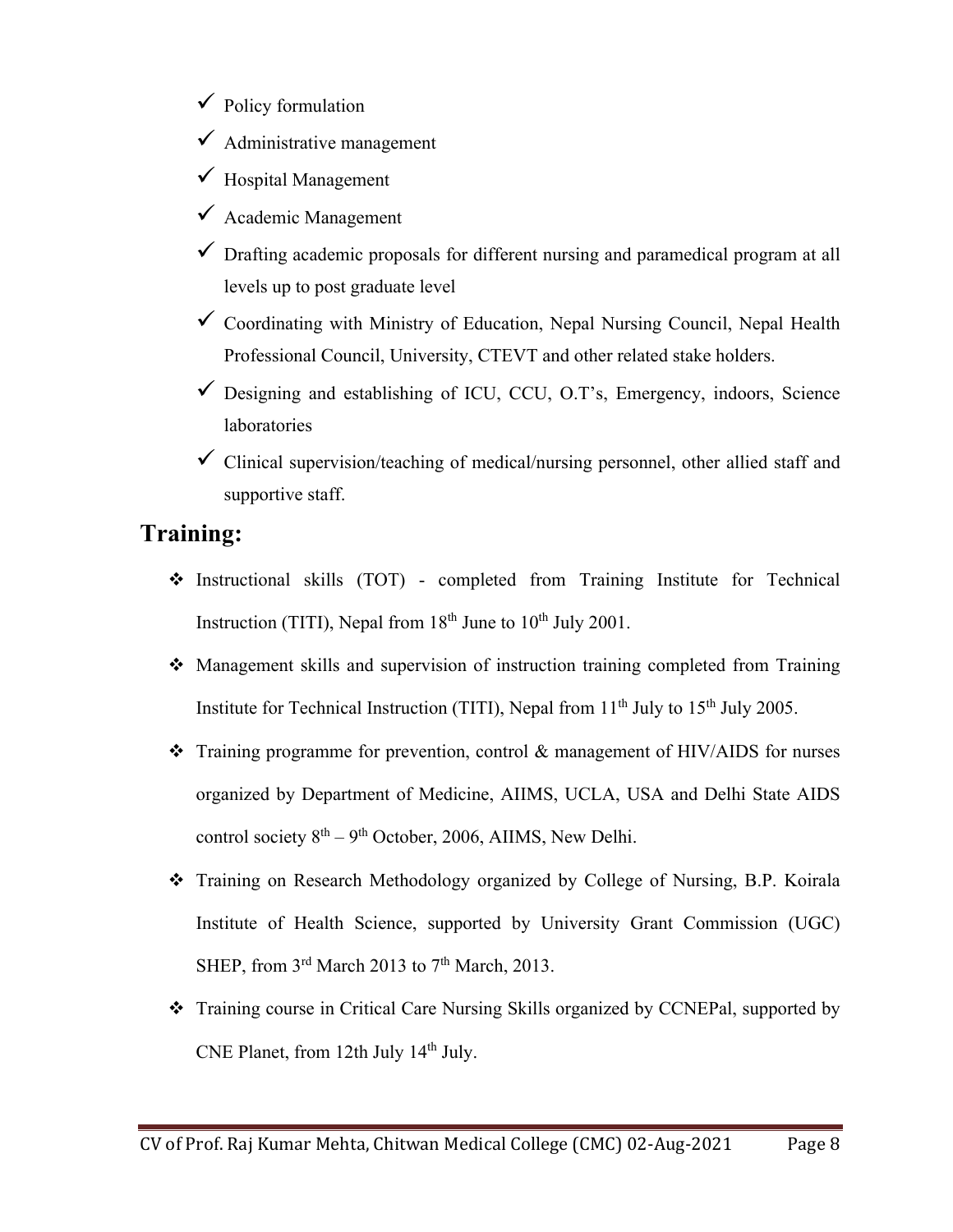- Participated one day Training workshop on Introduction to **Good Clinical Research Practice (GCP)** organized by **Nepal health Research Council (NHRC)**, Kathmandu on  $10^{th}$  June, 2019
- Participated one day "Webinar Scopus Training: Tricks & Tips to publish in Scopus Index" organized by Graduiate Students' Association, GSA in Collaboration with Kelab Pasca siswazah Fakulti Pendidikan Teknikal dan Vokasional (KEPSIS), UTHM, Malaysia on 21 December 2020.

### **Workshop Organized:**

- $\cdot \cdot$  Critical Care Nursing Update for ICU Nurses of AIIMS on  $29^{th} 30^{th}$  November, 2006.
- Organizational Behavior and Effective Management by College of Nursing AIIMS for nurse managers from various hospitals of Delhi for 10 days in collaboration with Ministry of Health and Family Welfare, India.
- Workshop on Domestic Violence Act, for the staff and faculty of AIIMS.
- As a **Coach & Co-Teacher** for **Micro Research Workshop** conducted in collaboration with Chitwan Medical College, Nepal and **Micro Research International, Canada** from Nov 27 – Dec 5, 2017 and **earned 14.0 Educational Credit Points** by Nepal medical Association.
- Faculty Development Workshop on "Research Proposal: A Refresher Program" for all nursing faculties of CMC organized by Department of Nursing Research, Education and Management (NREM), Chitwan Medical College on 27<sup>th</sup> June, 2018.
- As a **Coach & Co-Teacher** for **Micro Research Workshop** conducted in collaboration with Chitwan Medical College, Nepal and **Micro Research**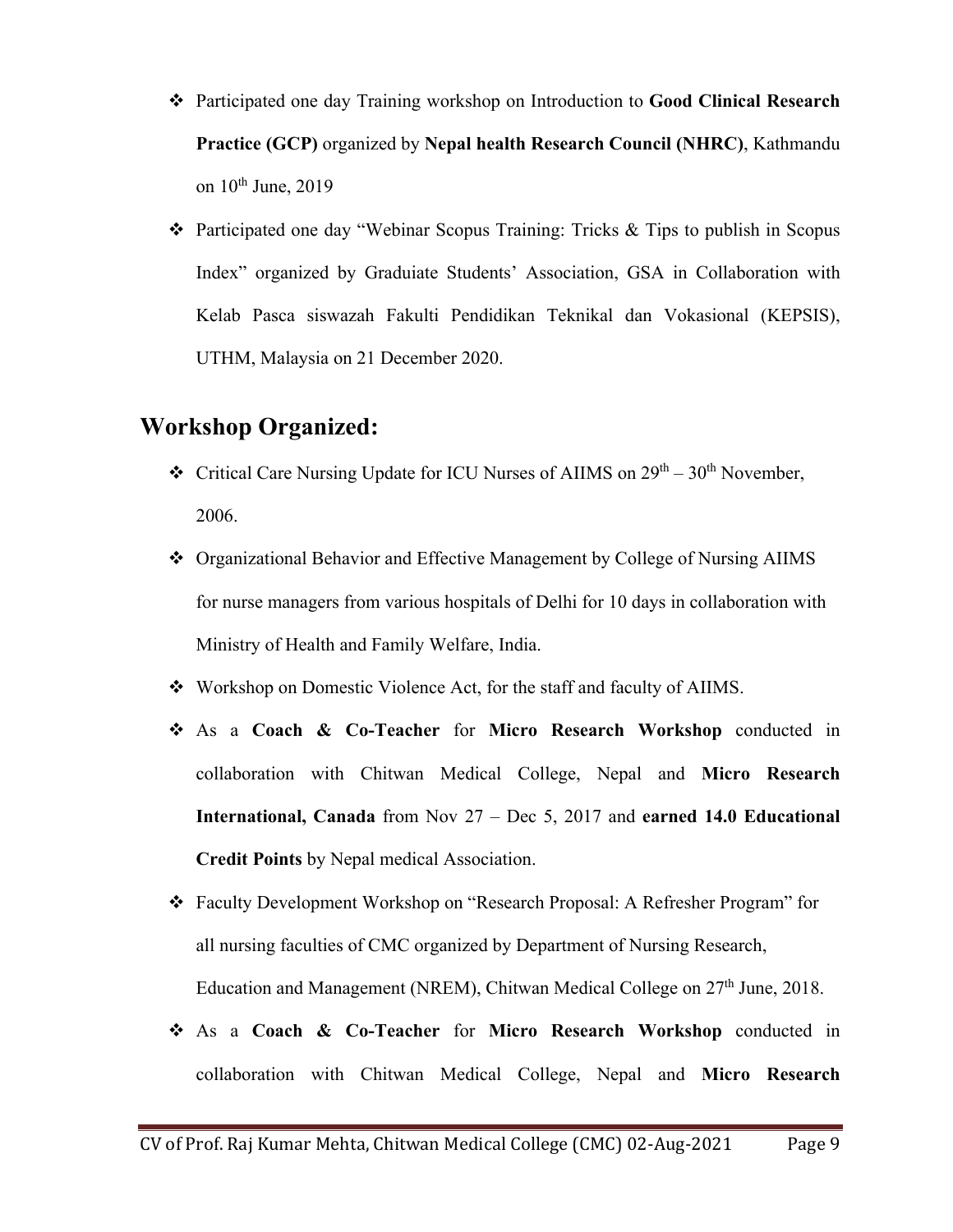**International, Canada** from September 11 – 21, 2018 and **earned 14.0 Educational Credit Points** by Nepal medical Association.

- Workshop for PG Resident (MD/MS) and Hybrid International Emergency Medicine – International Trainee Resident (HIEM-ITR) on **"Research Proposal Development: An Overview"** organized by Chitwan Medical College – Institutional Review Committee (CMC-IRC) on  $19-20^{th}$  of July, 2019.
- Workshop for PG Resident (MD/MS) and Hybrid International Emergency Medicine – International Trainee Resident (HIEM-ITR) on **"Research Proposal Development: An Overview"** organized by Chitwan Medical College – Institutional Review Committee (CMC-IRC) on  $11-12^{th}$  of July, 2020.
- Workshop for Clinical Thesis Supervisor (PG Resident (MD/MS) and Hybrid International Emergency Medicine – International Trainee Resident (HIEM-ITR) Guides) on **"How to Guide Thesis Proposal Development and Report writing": An Overview"** organized by Chitwan Medical College – Institutional Review Committee (CMC-IRC) on  $20<sup>th</sup>$  of February, 2021.
- Workshop for PG Resident (MD/MS) and Hybrid International Emergency Medicine – International Trainee Resident (HIEM-ITR) on **"Research Proposal Development: An Overview"** organized by Chitwan Medical College – Research Unit and Institutional Review Committee (CMC-IRC) on 25-26<sup>th</sup> of June, 2021.
- Workshop for PG Resident (MD/MS) and Hybrid International Emergency Medicine – International Trainee Resident (HIEM-ITR) on **"Research Proposal Development: An Overview"** organized by Chitwan Medical College – Research Unit and Institutional Review Committee (CMC-IRC) on 9-10<sup>th</sup> of July, 2021.

### **Workshop Attended:**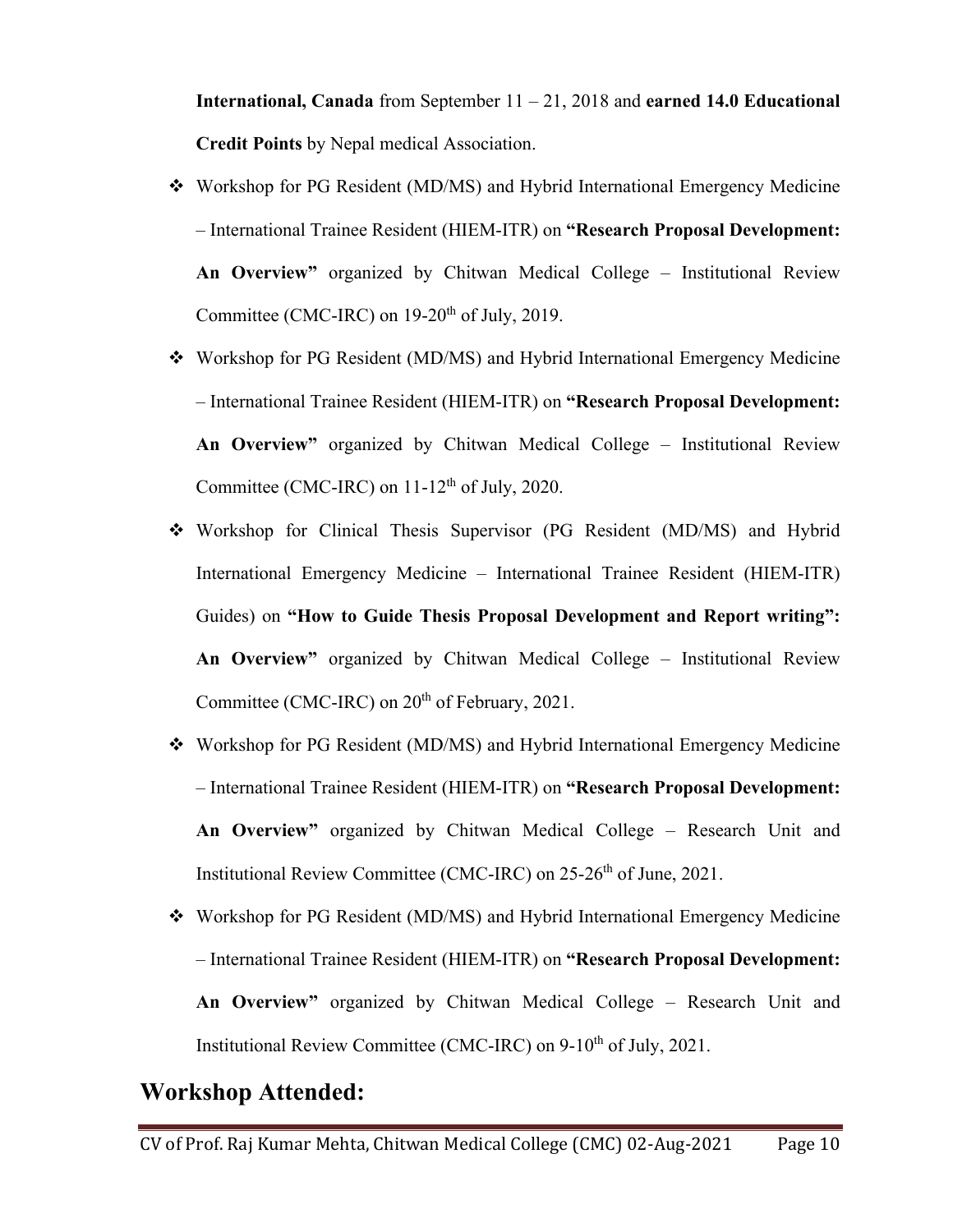- Prevention and management of HIV for United Mission Employees for 2 days at United Mission Hospital, Tansen, Palpa on 22nd-23rd March,2002.
- Strategies for prevention from smoking on  $15<sup>th</sup>$  -17<sup>th</sup> September, 2003 at District Public Health Office, Jhapa in collaboration with Ministry of Health, Nepal
- A workshop on Poly trauma management in hospital and beyond on  $3-4$ <sup>th</sup> February, 2002 at B.P. Koirala Institute of Health Sciences Dharan, Nepal
- $\div$  20<sup>th</sup> congress of Asian Association of Pediatric Surgeons, workshop on Pediatric Intensive Care Nursing, AIIMS, New Delhi, India on November 12<sup>th</sup>, 2006.
- Workshop on Pediatric Intensive Care Nursing 20-21<sup>st</sup> November, 2006 organized by College of Nursing and Department of Pediatrics, AIIMS.
- Mental health nursing update for nurses of AIIMS on  $2<sup>nd</sup>$ -3<sup>rd</sup> December, 2006.
- Workshop on clinical course development of B.Sc. Nursing program organized by Pokhara University on 8-11<sup>th</sup> February, 2008.
- Sensitization Workshop on Health care Waste Management at Municipality Level organized by SEAM-N Nepal, Nepal Kidney Foundation Kathmandu and Biratnagar Sub-Metropolitancity , Biratnagar on 2066-11-21.
- Workshop on "**Research Methodology**" organized by Chitwan Medical College Institutional Review Committee, supported by Nepal Health Research Council (NHRC), from 17 November, 2014 to 19 November, 2014.
- Teachers' Training Faculty Development Workshop "Embracing **Innovations for Enhancing Students' Learning"** conducted by Health Professional Education and Research Centre (HPERC), Chitwan Medical College (CMC) in association with National Center for Health Professional Education (NCHPE), TUIOM, Kathmandu from February 27- March 03, 2016.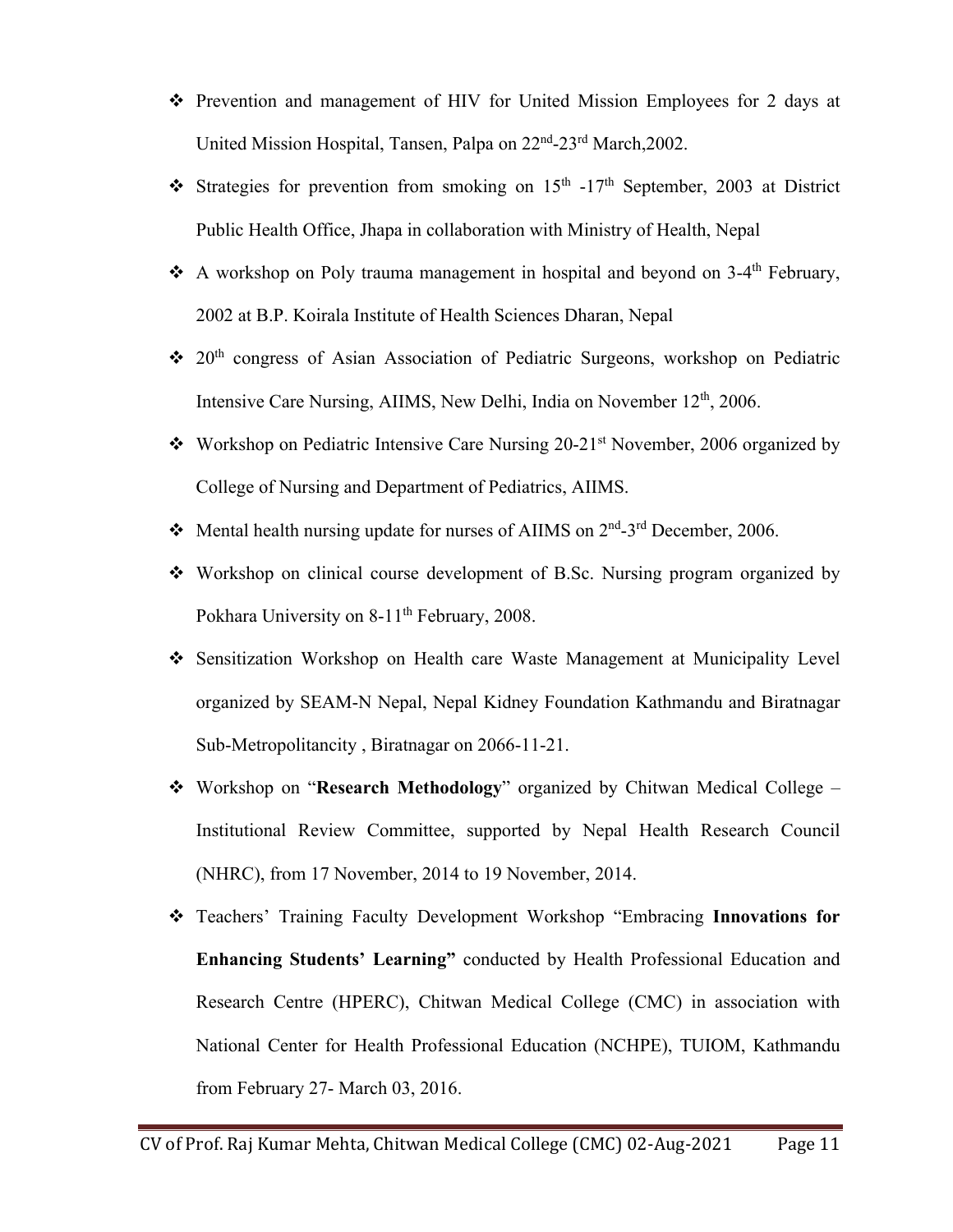- A workshop on **"Development of Simulation based Educational Course**" conducted at Chitwan Medical College, Nepal in collaboration with College of Medicine, **The Catholic University of Korea** on June 17, 2018.
- As a **Resource person/ Facilitator / Organizing secretary** for Faculty Development Workshop on "Research Proposal: A Refresher Program" for all nursing faculties of CMC organized by Department of Nursing Research, Education and Management (NREM), Chitwan Medical College on  $27<sup>th</sup>$  June, 2018.
- Update on Respiratory Medicine & Workshop on Management of Acutely Unwell, Deteriorating Patients in collaboration with Royal College of Physicians, SIMON and HExN on November 3-4, 2018, Bharatpur, Nepal
- Participated Two-day online workshop and hands on practice on "**Systematic Review & Meta-Analysis and Hands-on in revMan/R(EZR) Software**" organized by Biostatistical Consultancy Center (BCC), India during 20-21, June 2020.
- Participated Two-day online workshop and hands on practice on "**Systematic review & Protocol writing**" organized by Biostatistical Consultancy Center (BCC) during 18-19, July 2020.
- Participated in the Two-day online workshop on "**Fundamentals of Biostatistics & Hypothesis testing and hands-on in SPSS software**" organized by Biostatistical Consultancy Center (BCC) during 25-26, JULY 2020
- Participated the webinar on "**Overview of Mechanical Ventilation: Nursing Perspectives**" on 4.9.2020 conducted by Ved Nursing College & Prem Institute of Medical Sciences, India
- Participated one day online workshop on "**Searching and Critiquing the research literature**" and **earned 1.0 CPD Points** by Royal College of Nursing, The world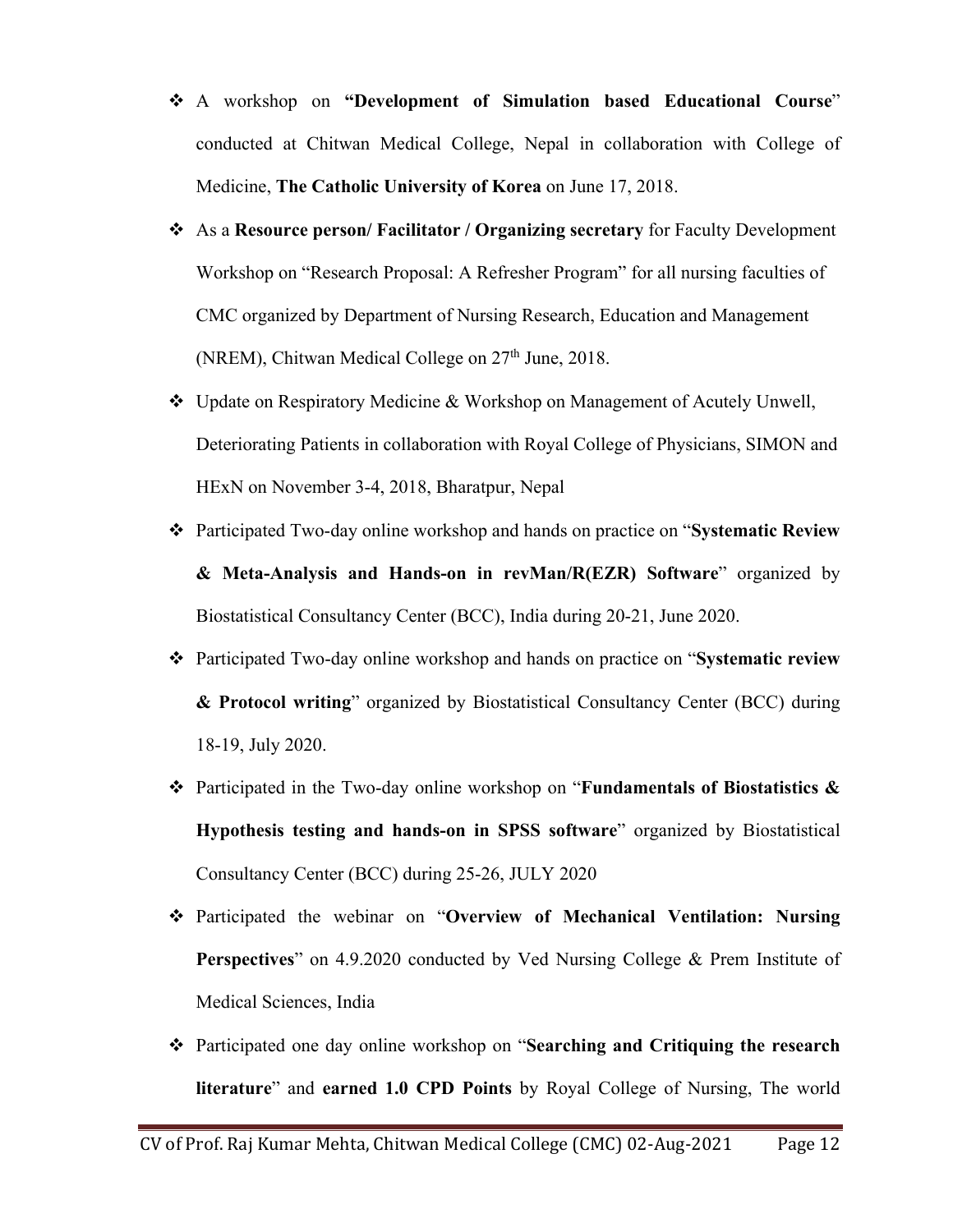continuing education Alliance and Nepal Nursing Council on 17<sup>th</sup> September 2020.

- Participated one day online workshop on "Management of Critical Care patients with COVID 19" and **earned 0.5 CPD Points** by Aga Khan University, School of Nursing & Midwifery, the world continuing education Alliance and Nepal Nursing Council on 17th September 2020.
- Participated in the One-day online workshop on "**validity of Diagnostic Tests & Agreement Analysis and Hands-on in SPSS Software**" organized by Biostatistical Consultancy Center (BCC) on 27 September 2020.
- Participated in the one-week "**Training workshop on Health Research Methodology**" and **earned 18.0 points** CPD organized by Nepal health Research Council (NHRC) on 27 September – 02 October 2020.
- $\triangle$  Participated in the webinar session on "Organizing and Presenting Findings An International Seminar Series for Postgraduate and Doctoral Students" organized by University Putra Malaysia Bintulu Sarawak campus (UPM) on 17<sup>th</sup> November 2020.
- Participated in the online International Mega webinar on "Common Question Asked During Doctoral Level Viva Voce: Tips and tricks to Tackle Them" organized by Universiti Tun Hussein Onn Malaysia (UTHM) on 5<sup>th</sup> December 2020.
- Attended a workshop on "**Harnessing Big data in Enhancing Public Health Research**" organized by American Society for Microbiology and UTHM, Johor, Malaysia on 5<sup>th</sup> December 2020.
- Attended a workshop and completed the module on **"Building Trust and Engagement in Peer Review"** organized by Researcher Academy, Elsevier on 29<sup>th</sup> of January, 2021.
- Attended **SMART PLS Workshop** Organized by Center of Graduate Studies (CGS), Graduate Student Association (GSA) in collaboration with Postgraduate Society of Faculty of Technology Management & Business, FPTP (FOTEPS), UTHM - Malaysia on 30<sup>th</sup> January 2021.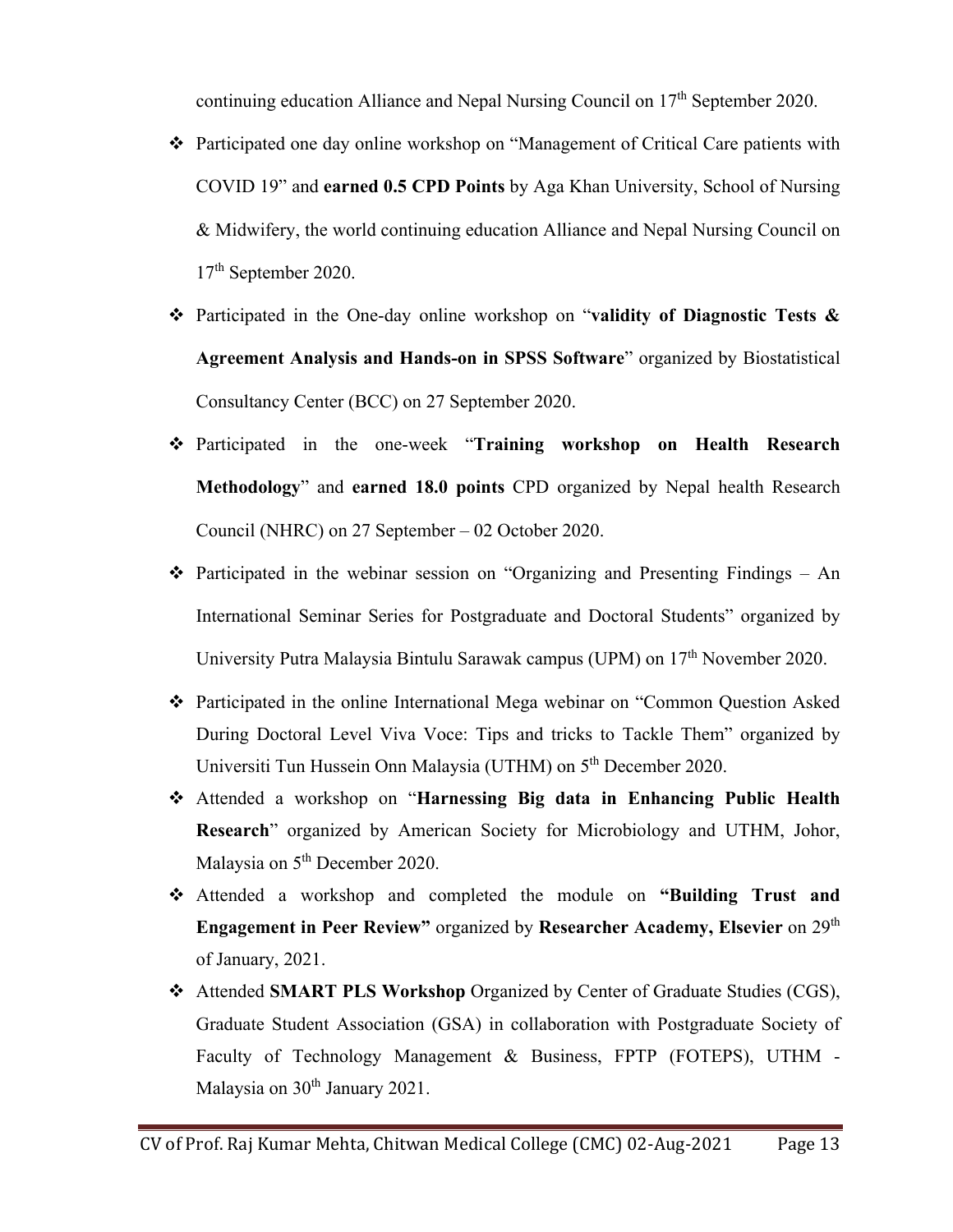- Attended a workshop and completed the module on **"How to design effective figures**  for review articles" organized by Researcher Academy, Elsevier on 06<sup>th</sup> of February, 2021.
- Participated Online Sharing Session: Managing Information, Data and Experience into Constructed Knowledge Organized by UTHM Malaysia on 31<sup>st</sup> January 20201.
- Participated in the **E-Workshop On "Data Analysis Using Statistical Package for the Social Sciences (SPSS)"** Organized by **UTHM, UPM, Daffodil University** on 20 February 2021.
- Participated in the **E-Workshop On "Data Analysis Using Statistical Package for the Social Sciences (SPSS)" Session-2** Organized by **UTHM, UPM, Daffodil University** on 13 March 2021.
- Participated training workshop on **"Ethical Review Process of Health Research"** and **earned 9.45 CPD Credit Points** by Nepal Health Research Council (NHRC) Kathmandu on 16-18<sup>th</sup> May 2021.
- Participated "**Training of trainers' workshop on Qualitative Methods and Data Analysis Process in Health Research**" and **earned 18.0 CPD Credit Points** by Nepal Health Research Council (NHRC) Kathmandu, Nepal on 30 May – 04 June 2021.
- Participated "**Training workshop on Systematic Review and Meta-Analysis**" and **earned 18.0 CPD Credit Points** by Nepal Health Research Council (NHRC) Kathmandu, Nepal on 13 -18 June 2021.
- Participated in online webinar on "**ABC of Biostatistics**" by Ramakrishna Mission Sevashram Vivekananda College of Nursing, Vivekananda Puram, Luckhnow, India on 03-06<sup>th</sup> July 2021.
- Participated one week online National Workshop on "**Time Series Analysis & Biostatistics**" Organized by Science Tech Institute, Lucknow, U.P. India on 12-18 July 2021

### **Conferences Attended:**

\* Indo-US Emergency Medicine Summit on 22-23<sup>rd</sup> October, 2005, AIIMS, New Delhi, India.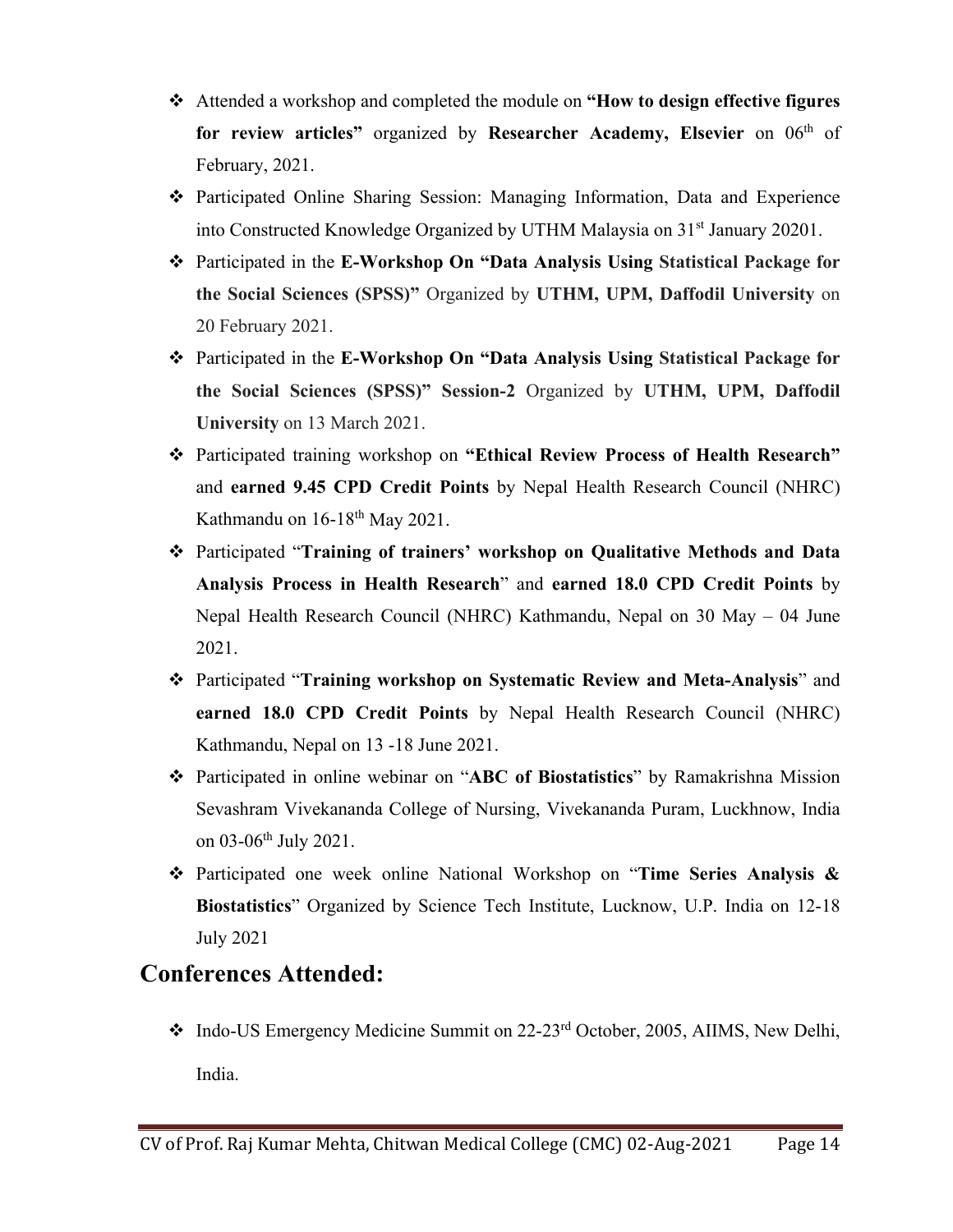- International symposium on cardiovascular diseases, stroke and Diabetes (February  $17<sup>th</sup>$ -18<sup>th</sup>, 2006) organized by Department of Cardiology, Neurology & Endocrinology, AIIMS, New Delhi, India.
- Participating in Disaster Work Shop I & II, Indo-US Emergency Medicine Summit on  $27<sup>th</sup>$  September to 1<sup>st</sup> October, 2006, organized by Division of Emergency Medicine, AIIMS, New Delhi, India.
- $\cdot \cdot$  Participated in case management competition on 1<sup>st</sup> October, 2006 organized by Division of Emergency Medicine, AIIMS, New Delhi, India.
- $\triangle$  Centenary Commemoration of Alzheimer's Disease & 12<sup>th</sup> Annual conference of Alzheimer's and Related Disorders Society of India held at AIIMS, New Delhi, on November 9-11, 2006.
- 7th Asian Cardiac Nursing Conference on 20-22nd February, 2007 at India Habitat Centre organized by ESCORTS Heart Institute and Research Centre, New Delhi, India.
- International Patient Safety Conference on 1<sup>st</sup>- 3<sup>rd</sup> October, 2010 at AIIMS, New Delhi organized by AIIMS New Delhi, University of LEEDS, UK and National Patient Safety Foundation (NPSF), USA.
- $\cdot \cdot$  Participated in scientific session on the occasion of 12<sup>th</sup> National Conference with the theme: "Nurse: A Force For Change-A Vital Resource For Health" on May  $12^{th}$ -13<sup>th</sup>, 2014 Kathmandu organized by Nursing Association of Nepal (NAN).
- Participated in the XIV International Congress on Management of Cardiovascular Disease on 4<sup>th</sup> and 5<sup>th</sup> of November, Kathmandu, Nepal
- $\div$  Participated in 13<sup>th</sup> National Conference of Nursing Association of Nepal (NANCON) on 2-3 march, 2017, BPKIHS, Dharan, Nepal.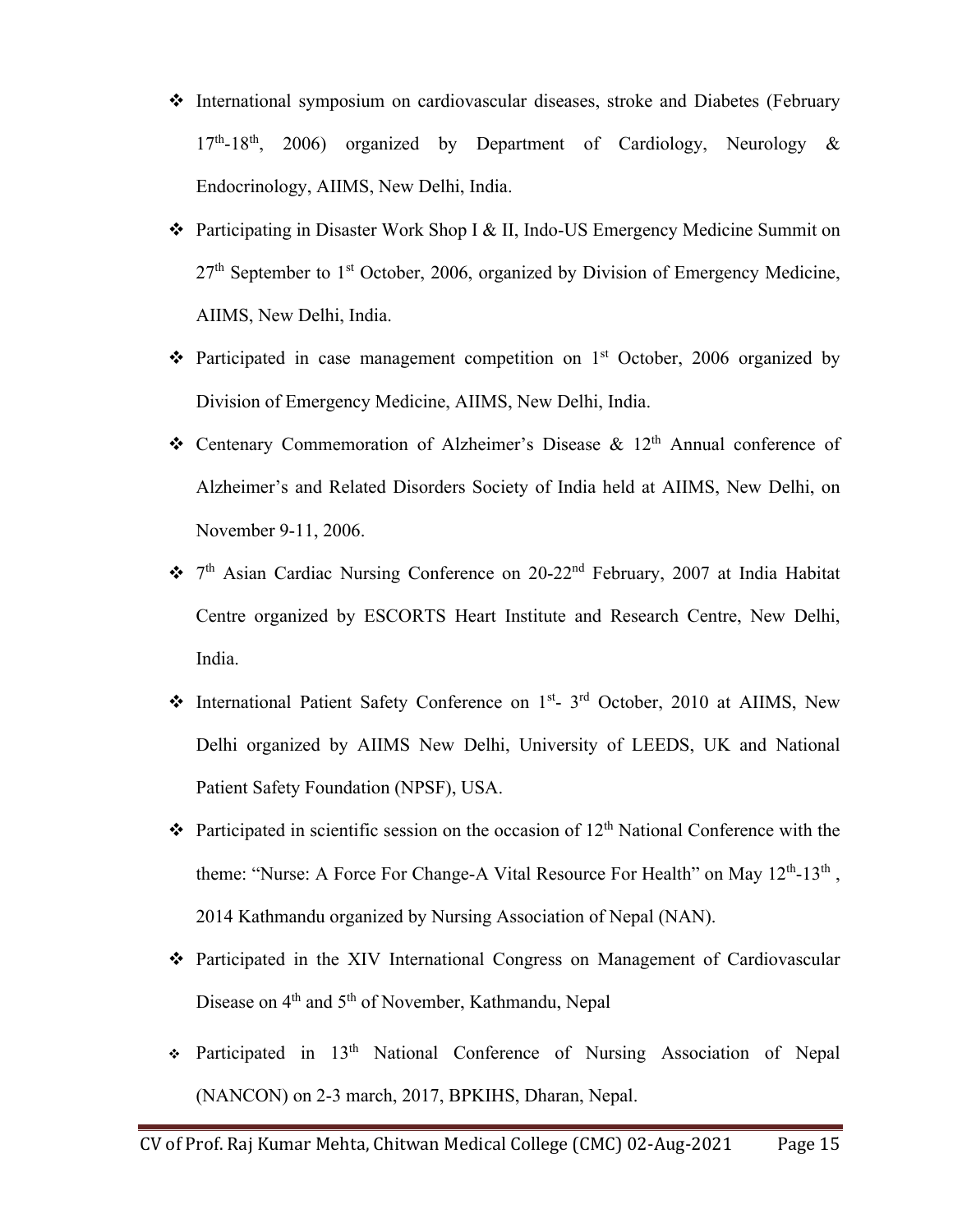- Participated in 1st International Conference of Critical Care Nurses' association of Nepal (CCNAN), 18 November 2017, Soaltee Crowne Plaza, Kathmandu.
- $\cdot \cdot$  Participated in International Nursing Conference held on 23<sup>rd</sup> & 24<sup>th</sup> November, 2018 at Institute of Nursing Sciences, KAHER, Belgavi, Karnataka, India and **earned 16.0 Educational Credit Points** by Karnataka State Nursing Council (KSNC).
- Participated in Second Conference of Regional Federation of Critical Care Nurses-SAARC (RFCCN-SAARC) & Second International Conference of Critical Care Nurses Association of Nepal (CCNAN) held on 15<sup>th</sup> -16<sup>th</sup> November 2019, Butwal, Nepal

### **Overall Job Responsibilities:**

- *Assist in establishment of nursing colleges and Hospital e.g, Nursing Campus – Lord Buddha Educational Academy, Nepalgunj, Madan Memorial Academy Nepal Nursing Campus, Bhadrapur, Birat Health College & Research Centre, Biratnagar, Nobel Medical College teaching Hospital, Biratnagar, Mediescort Hospital, Morang, Dulari and others.*
- Overall academic, clinical and administrative function carried out in different health related institution.
- Communicating with Ministry of Education, Kathmandu University, Purvaanchal University, CTEVT, Nepal Nursing Council, Nepal Health Professional Council, different Hospital, District Public Health office, PHCs, HP, SHP, Family planning Association, community and various NGOs & INGOs.
- $\triangle$  Planning and coordinating academic  $\&$  clinical activities among faculties, student, hospital staff and with management.
- Setting up libraries in nursing colleges and medical college teaching Hospital.
- $\triangle$  Coordinating teaching and learning activities of students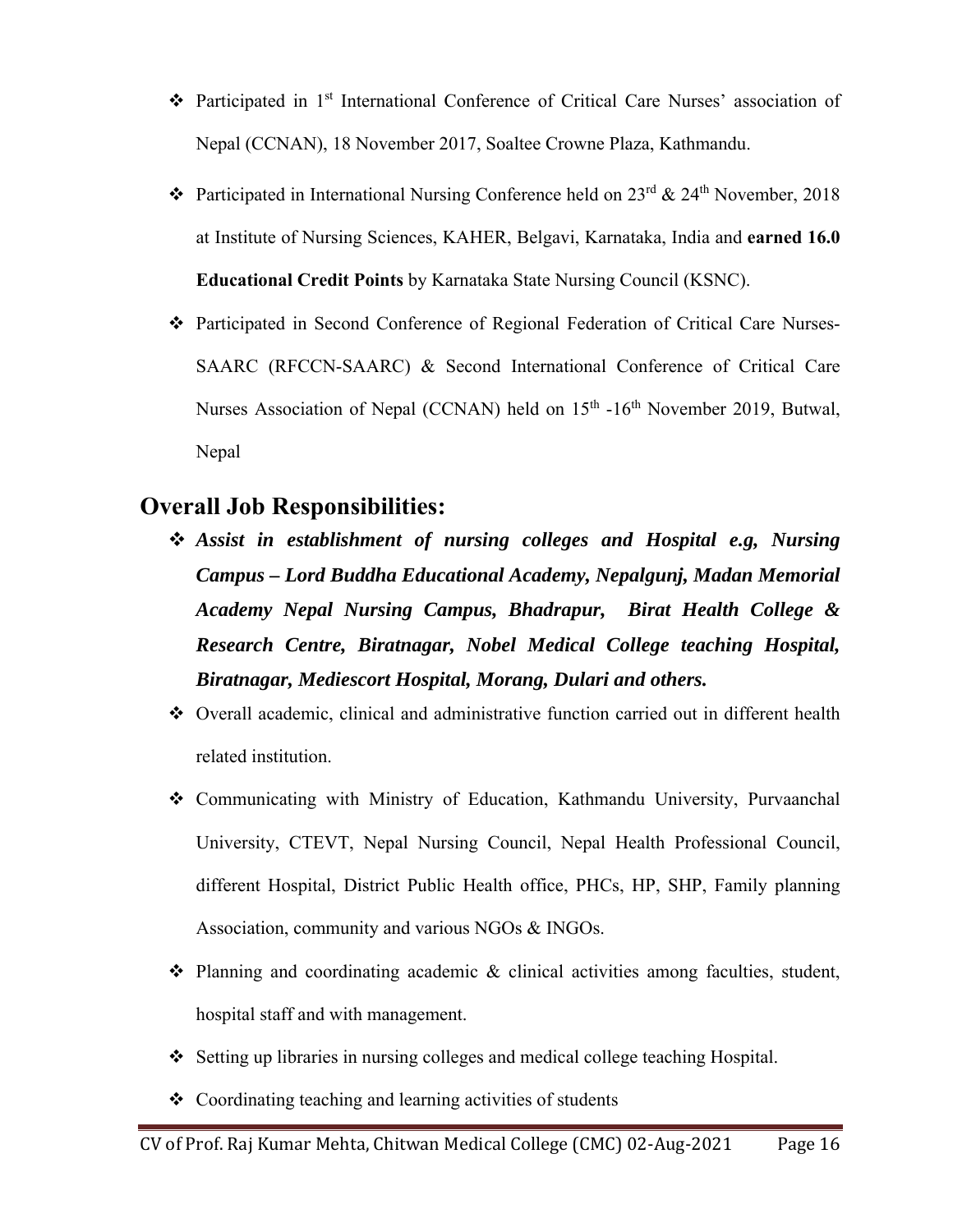- Evaluating teaching and learning activities of students, instructors, faculties and nursing staff.
- **Teaching theory classes** (Basic Sciences, Medical surgical Nursing, critical care, midwifery, community health nursing, nursing administration, nursing education, leadership & management, theories and principles in nursing, **nursing research**, public health research and others as well) for **Masters of Nursing (MN), B.Sc and Post Basic bachelor of Nursing students**, **BNS** as well as **BPH**, **PCL Nursing**, **HA**  and **Diploma in pharmacy students**.
- *Teaching and guidance of Master of Nursing (MN),* **MD/MS/HIEM-ITR/ MDGP/Fellowships** *B.Sc nursing, PBBN/BNS, MPH, BPH students for research, Medical Surgical Nursing, Critical Care Nursing, Leadership & Management and Educational Science activities.*
- Demonstrations of various nursing procedures and their discussion with students in clinical setting.
- $\triangleleft$  Assist and supervise the students in providing planned nursing care.
- Supervising and guiding clinical procedures, demonstrations, clinical case presentations, case studies and procedure manuals.
- Teaching and supervising students to plan and implement need-based care.
- Teaching and evaluating health talks conducted by students.
- Motivate students and subordinates to clarify their doubts and quarries.
- $\div$  Supervising and guiding the student's in providing comprehensive nursing care to the patients admitted in various medical surgical units.
- Participating in other academic/clinical activities of the other institution.
- \* Provide incidental teachings regarding patient care or disease conditions to students.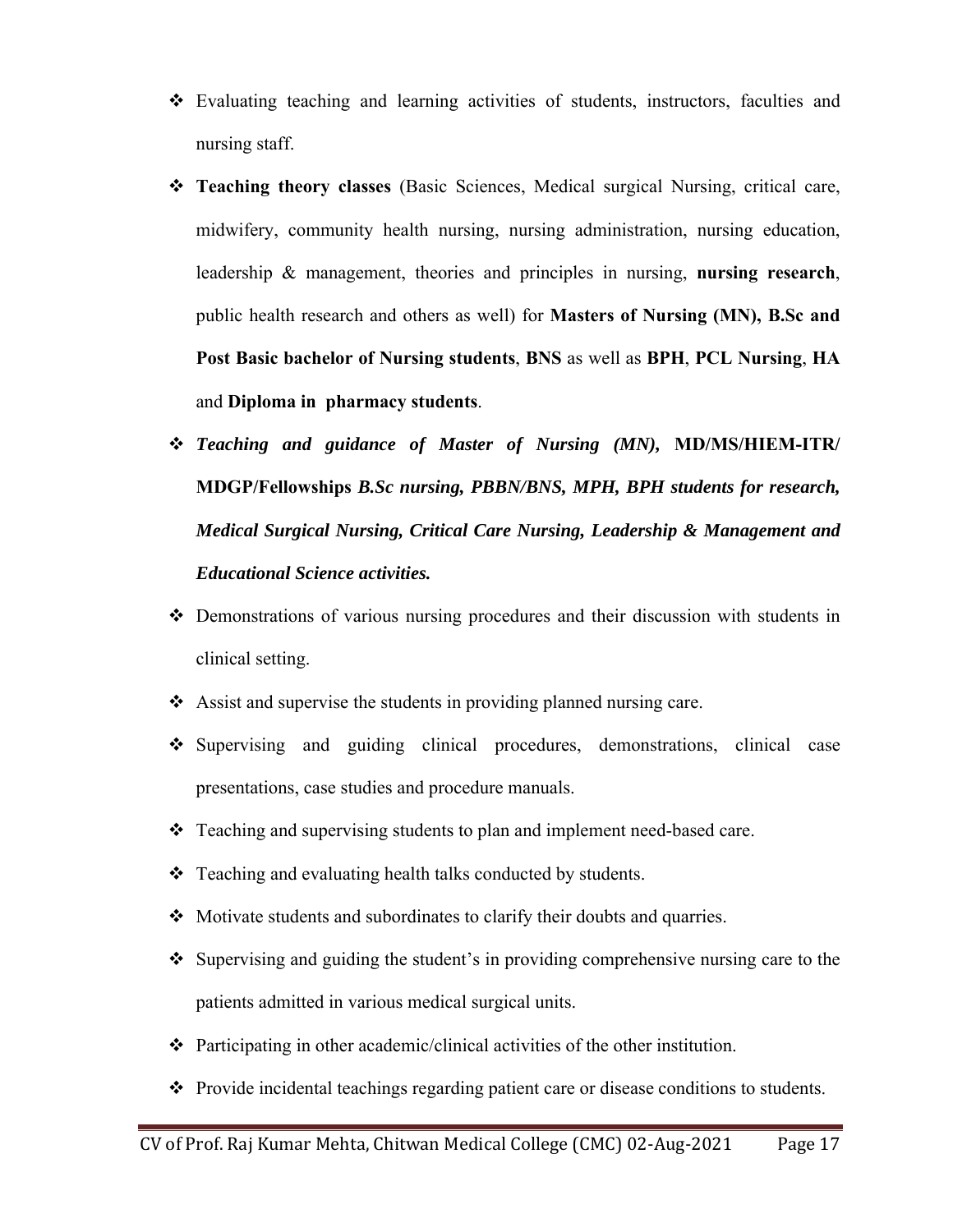- \* Evaluation of student's and subordinate's performance through evaluation tools.
- ❖ Guiding and supervising records and reports.

### **Teaching Skills:**

- **Methods used for teaching**: Interactive Lecture, SIS (Structured Interaction Session), PBL (Problem Based Learning), Demonstrations, Clinical Rounds, Discussions, Seminar, Journal Club, Panel Discussions, Role Play, Workshop, Project Method, Online Teaching via different platform etc.
- **A.V. Aids used for Teaching**: Power point, OHP, Slide projector, White Board, Chart, Poster, Flip charts, Flannel Board, Video, animations etc., Zoom Platform, Google meet etc
- **Computer Skills**: Office package, statistical package e.g. SPSS, RevMan for Metaanalysis, EZR (R) software for Regression, Atlas.ti, Smart PLS and Internet and others.

### **Professional Affiliations:**

- *❖ Lile Member* Nursing Association of Nepal (NAN)
- **Life Member** Trained Nurses Association of India (TNAI)
- **Life Member** Asian Association of Cardiac Nurses (AACN)
- **Life Member** Critical Care Nursing Association of Nepal (CCNAN)
- **Founder Member** CNE Planet, Traffic Chowk, Biratnagar-14, Morang, Nepal (Common platform established for the professional development of the Nurses  $-1<sup>st</sup>$  time in Nepal).

### **Professional license:**

 Registered Nurse and Registered Midwife, Nepal Nursing Council (NNC License no: Current: 11900 & Old: 3277)

### **Other Affiliations:**

 **Chairperson** - **Sunsari Media Pvt. Ltd., Inaruwa-7, Sunsari, Nepal**  *Popular F.M. 99.5MHz (First Multilingual FM in the* 

*Eastern Region of Nepal)*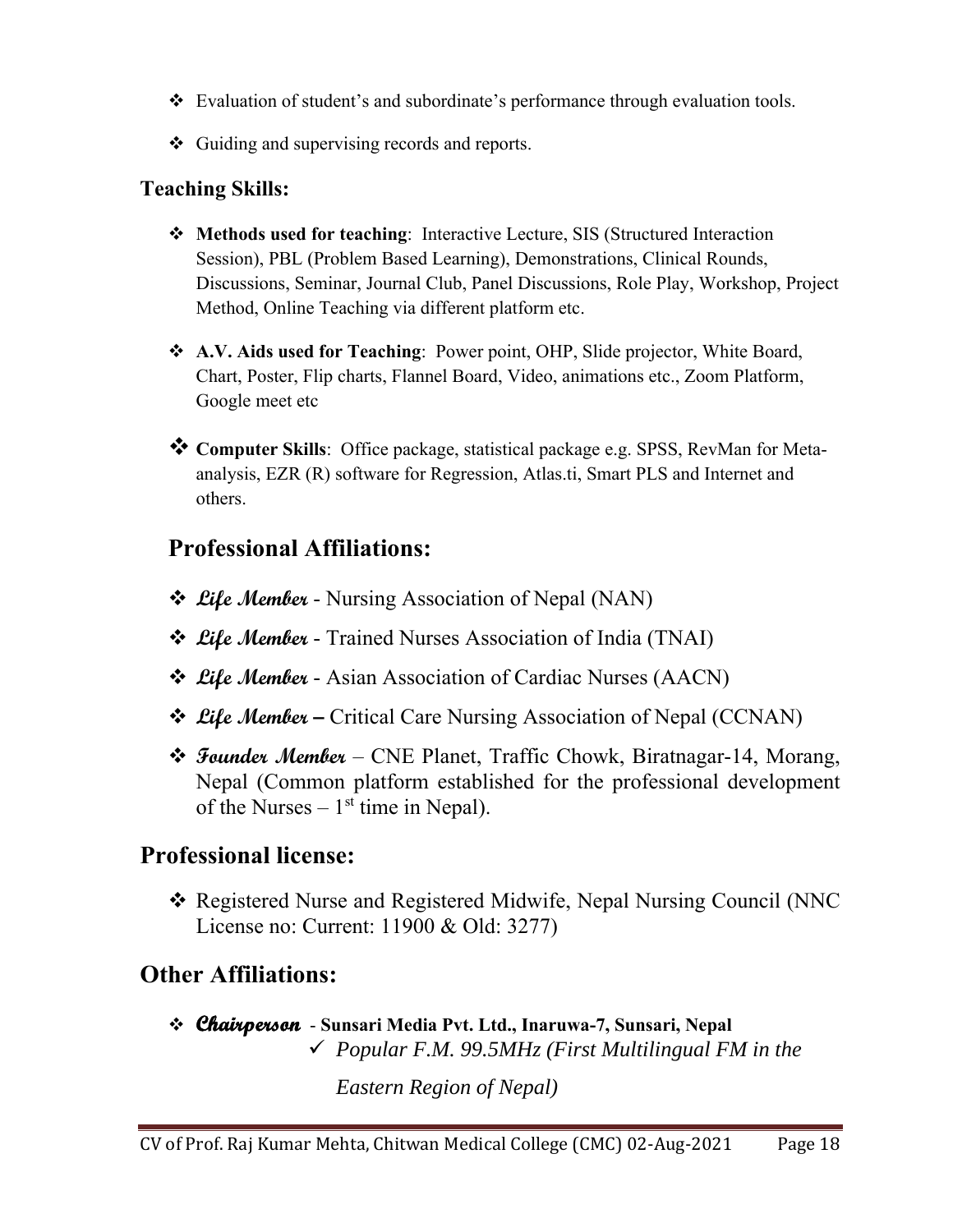# *Popular News National Weekly (Multilingual News Paper-"Kha" barga- Nepal Press Council)*

#### **Other Training:**

- Training on Minority Rights and Advocacy Skills organized in coordination with Society for Sustainable Development and Support Nepal, Kathmandu on 26-29 November, 2009.
- Training on **BBC Value of Airtime: Strategy and skills event** organized by BBC Nepali at Biratnagar on 26-27th February 2012.

#### **Other Publications:**

\* "International Nurses Day 2014 - Nepalese Perspectives" as author in Popular News National Weekly on year  $2<sup>nd</sup>$ , no. 41, 42 and 43, May 14, 21 and 28, 2014.

### **References:**

#### **Prof. Dr. Harish Chandra Neupane**

#### *Chairman and Managing Director*

Chitwan Medical College Teaching Hospital, Bharatpur, Chitwan, Nepal Phone: 9855055155, Email: chairman@cmc.edu.np

#### **Prof. Dr. Gopendra Prasad Deo**

#### *Academic Director & HOD, Department of Anesthesia and Critical Care*

Chitwan Medical College Teaching Hospital, Bharatpur, Chitwan, Nepal

Phone: 9855046095, 9845063095

Email: gopendradeo@gmail.com

#### **Prof. Shyam Lamsal**

#### **(Ex-Registrar of Karnali Academy of Health Sciences)**

#### **Department of Community Health Nursing**,

BPKIHS, Dharan, Nepal

Phone: 9842024894

Email: shyamlamsal001@yahoo.com

### **Prof. Dr. Manju Vatsa**